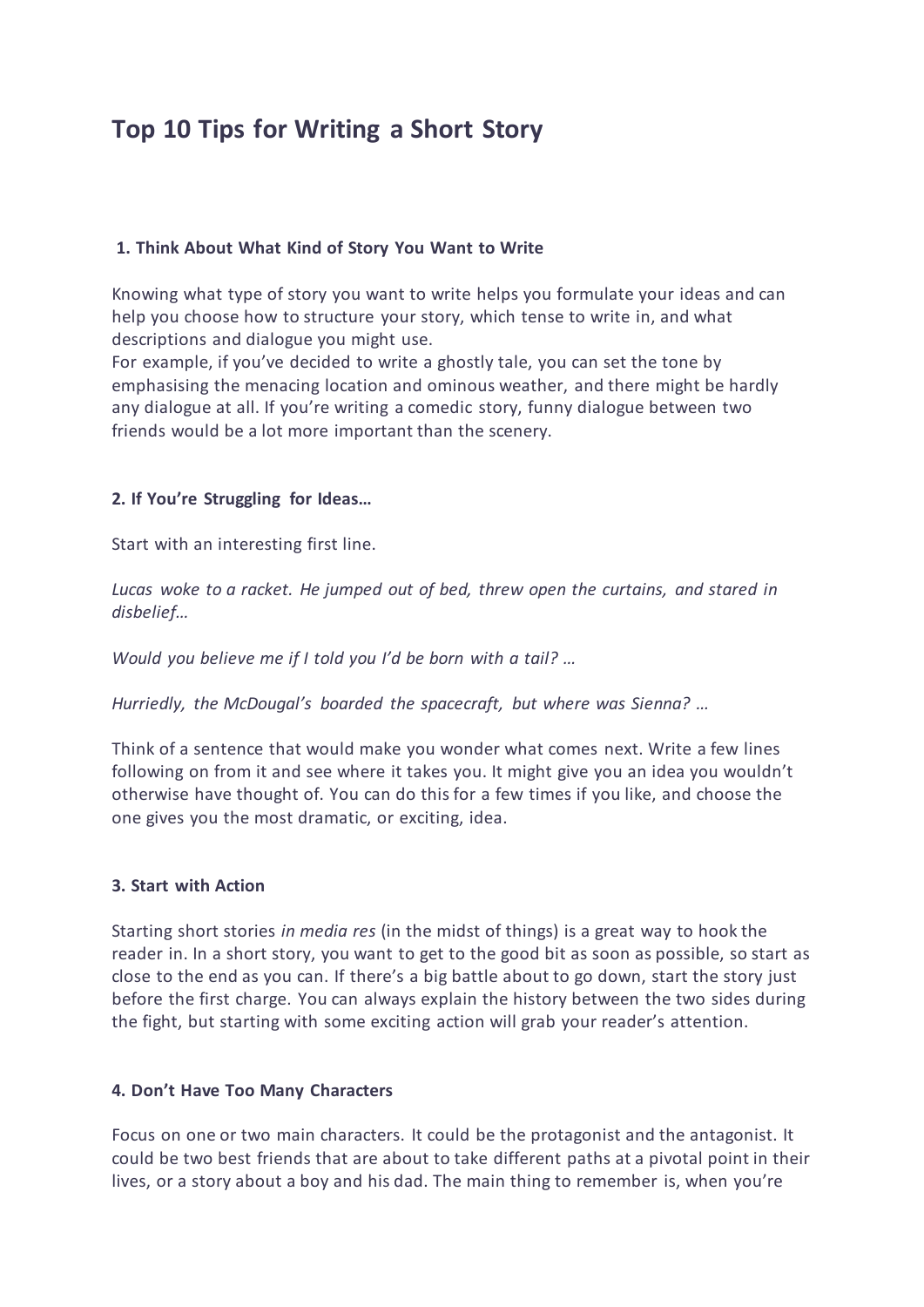working with the limited word count of a short story, we don't need to know about every single kid in school, or the life story of your hero's little sister. Keep it focused on the main character.

#### **5. Limit Backstories**

Another thing to do to keep the story focussed is to limit the main character's back story too. If it's not relevant to what the story is about, you don't need to go into detail about everything that's ever happened to your main character. You might need to make a few remarks – perhaps your hero was an orphan and that's why he's so independent and brave, or maybe the baker who finally invents the best pudding ever was never allowed to eat dessert as a child – but think about why you're telling the reader this information and if it's really important to the storyline.

## **6. Character and Conflict**

Conflict makes for interesting stories by adding tension. What conflict does your character face? What's getting in the way of them achieving their goals, or getting what they desire?

- It could be another **person**, such as a villain, or an overbearing parent.
- It could be **society**, and the pressure of having to conform
- It could be **inner conflict**, such as self-doubt.
- It could the **environment**, such as a natural disaster or a broken bridge.
- It could be the **supernatural**, or paranormal.
- It could be **technology**, especially advanced or futuristic tech, or Artificial Intelligence.

Being clear about what your character wants and why they want it, as well as being clear about the conflict they face in getting it, is key to an engaging story. It also gives the reader a reason to root for your character.

#### **7. Writing and Structuring your Story**

Once you've got a good idea of what your story will be about, you can follow one of two methods for getting it written.

• Plot it out first. Think about the journey your character is going to take. What position are they in in the beginning, and how will that differ by the end? What's the big pivotal moment that changes their life, or how they see the world? Does this happen right at the end, or halfway through? Plotting out the whole story will give you a guide to follow while you're writing your first draft.